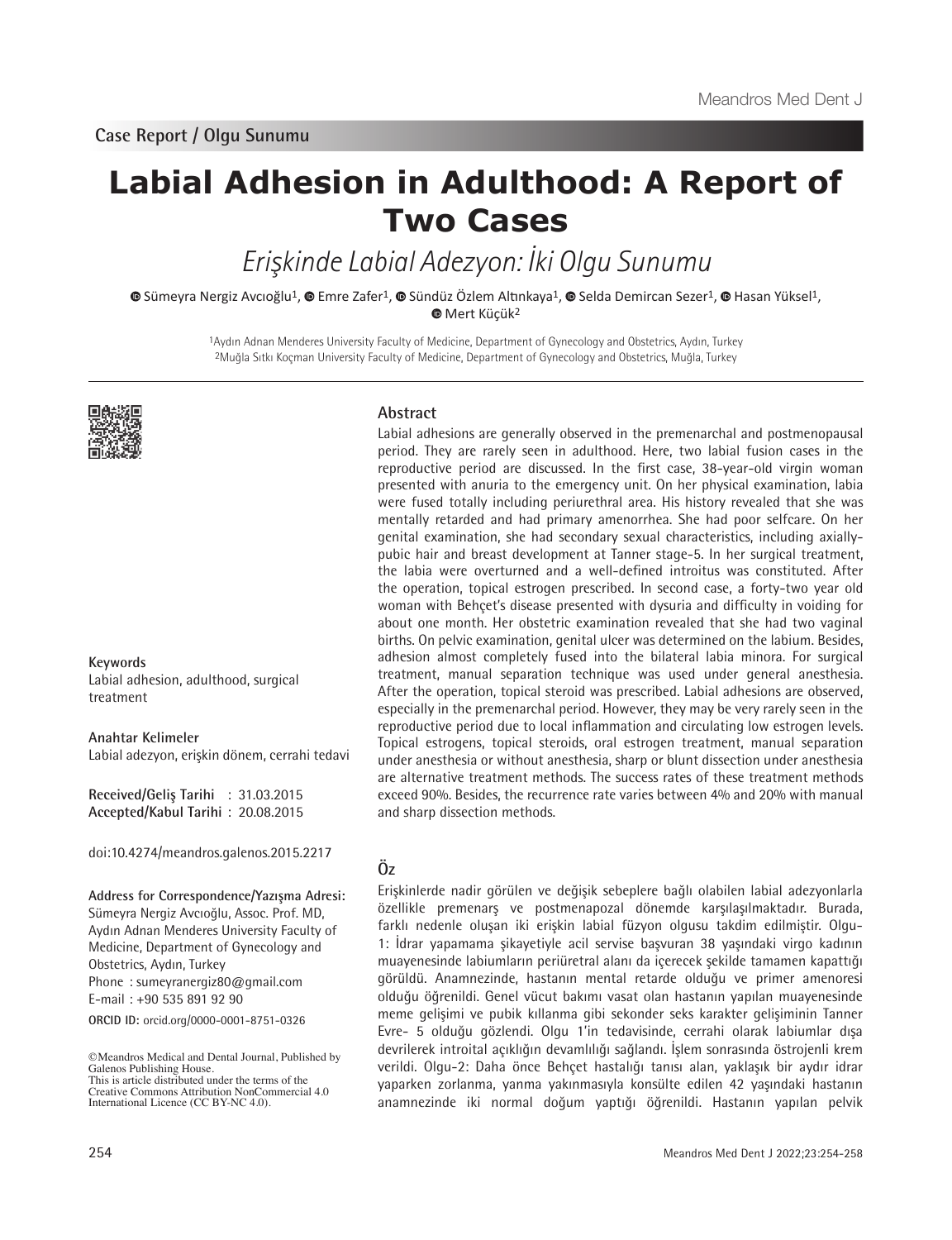muayenesinde labiumlarda Behçet hastalığı ile ilgili olabilecek genital ülser saptandı. Ayrıca bilateral labia minoralarda totale yakın adezyon saptandı. Olgu 2'nin tedavisinde genel anestezi altında manuel ayırma tekniği uygulandı. İşlem sonrasında topikal steroidli krem verildi. Labial adezyonlar özellikle premenarş döneminde, çok seyrek olarak da reprodüktif dönemde lokal enflamasyon ve düşük östrojen düzeyine bağlı olarak görülebilir. Anestezi altında keskin veya künt diseksiyon, anestezi altında veya anestezisiz manuel ayırma, topikal östrojen, oral östrojen, topikal steroid alternatif tedavi yöntemleridir. Tedavi yöntemlerinin başarı oranı %90'a kadar çıkmaktadır. Rekürrens oranı ise manuel veya keskin diseksiyon yöntemleri ile %4-20 arasında değişmektedir.

### **Introduction**

Labial adhesions usually appear in the prepubertal period (1). Their incidence ranges from 0.6% to 3%. What causes them is uncertain (2). Leung et al. (3) has reported that labial adhesions are not a congenital pathology (3). Chronic irritation, poor hygiene and sanitary napkins in prepubertal hypoestrogenic females can be responsible for their etiology (4). Chronic irritation causes desquamation of the epithelium especially on the labia minor. Thereafter, reepithelization, adhesions and an avascular membrane appear on the labia minor. Formation of labial adhesions is explained by stimulation of inflammation, excessive activation of macrophages and excessive fibrosis in this hypoestrogenic environment (5). Although labial adhesions are relatively common in the prepubertal period, they rarely appear in adults. In this report, two cases of labial adhesions in adulthood are presented. Informed consents were obtained from the patients.

**Case 1:** A 38-year old virgin woman presenting with anuria to the emergency unit was found to have mental retardation and primary amenorrhea on history. She had poor hygiene habits and fully developed secondary sex characteristics like breast and pubic hair on physical examination. Pelvic examination revealed that the labial adhesion completely covered the vulva including the periurethral region (Picture 1). The woman was found to have difficulty in urination occasionally, which had been relieved thanks to ointments containing estrogen prescribed before. She was treated with surgery; the labia were turned outwards and the introital opening was achieved. An estrogen-containing cream (Estriol cream, 50g, 1x1 application/day, Assos Pharmaceuticals, İstanbul, Turkey) was prescribed. Follow-ups two weeks and forty-five days after her discharge showed that she had sufficient vaginal opening and did not have any problems with urination.

**Case 2:** A 42-year old woman presented with a twomonth history of difficult urination, burning sensation and genital lesion. Diagnosed as Behçet's disease 6-7 years ago, the woman had ocular involvement. Therefore, she was still on treatment with topical (Demovate 0.05% 50 gr cream, 50g, 1x1/day, Glaxo Smith Kline İlaçları Sanayi ve Ticaret AŞ, İstanbul, Turkey) and oral steroids (prednol 16 mg, 1x1/day, Mustafa Nevzat İlaç, İstanbul, Turkey). On History, the woman was found to have two vaginal births. Pelvic examination showed a genital ulcer likely to be due to Behçet's disease. In addition, an adhesion was found to cover the bilateral labia minora almost completely (Picture 2). The patient was treated with manual separation under general anesthesia. A topical steroid-containing cream (Demovate 0.05% 50 gr cream, 50g, 1x1/day, Glaxo Smith Kline İlaçları Sanay, ve Ticaret AŞ, İstanbul, Turkey) was given. The follow-up six months after her discharge revealed that



**Picture 1.** Labia were fused totally including periurethral area in case 1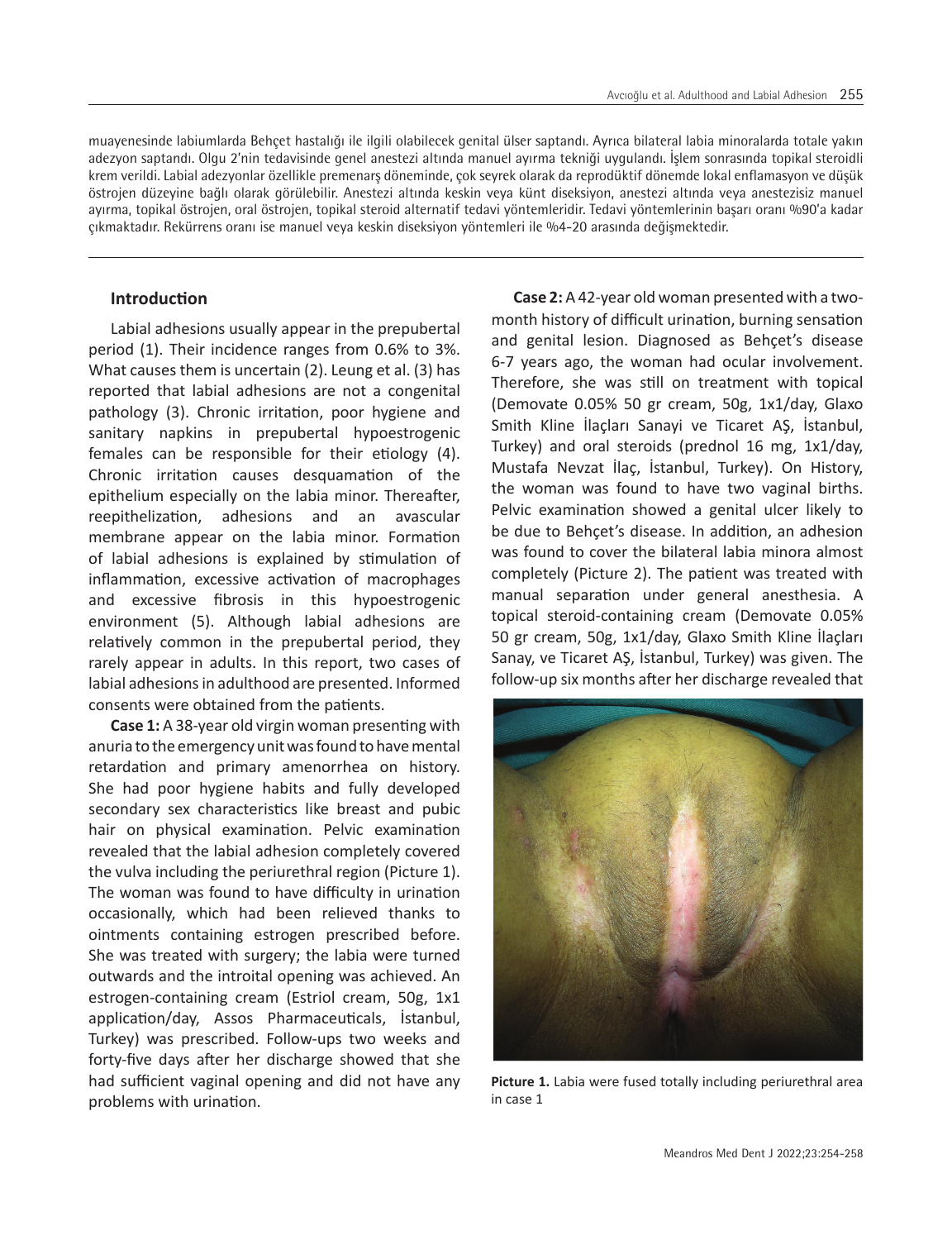the patient had a normal vaginal depth and totally separated labia.



**Picture 2.** Adhesion almost completely fused into the bilateral labia minora in case 2

#### **Discussion**

Labial adhesions appear especially during premenarchal or postmenopausal periods (1). In this report, two cases of labial adhesions emerging in adulthood have been presented. Few cases of labial fusion in adulthood have been reported in the literature. In a series, cases of labial fusion developing in adulthood due to lichen sclerosus or lichen planus and repaired with surgery were described (6). Watanabe et al. (7) reported a case of labial adhesion causing anuria but not creating any sexual problems. In addition, a case of labial adhesion having an opening as small as the eye of a needle and diagnosed in the sixth gestational week was described in the literature (8).

Labial adhesions in adults may have different causes. Sexual abuse can lead to labial adhesions due to chronic irritation and trauma in some cases. The first case presented in this report did not have any signs of sexual abuse or trauma although she had mental retardation. Cases of labial adhesions developing after procedures like vaginal birth have also been reported (9). Among other causes are female circumcision (10) and herpes infections (8). In addition, lack of a long-term sexual relationship leads to recurrent labial adhesions as in postmenopausal women.

Labial adhesion in the first case presented here could be attributed to hypoestrogenism. We wanted to perform genetic tests to determine whether

labial adhesion is accompanied by any syndromes in the case having mental retardation and primary amenorrhea. However, the patient's relatives did not accept it due to high costs of the tests. There have not been any cases of labial adhesions accompanied by primary amenorrhea and mental retardation. The second case of labial adhesion presented here had Behçet's disease. Genital ulcers developing in the labia due to Behçet's disease might have caused chronic inflammation and labial fusion.

Most of the cases of labial adhesions in the prepuberty are asymptomatic. Also, hydronephrosis due to difficulty in urination, vulvar irritation, urinary tract infections (11) and even urinary retention in children has rarely been reported in the literature (2). Adults with labial adhesions may complain about an inability to have a sexual intercourse due to dyspareunia and vaginal stenosis (12). It has been stated in the literature that adults have pelvic inflammatory disease due to bacterial colonization of the uterus and uterine tubas caused by urinary retention (13). Both cases reported here presented with difficulty in urination and anuria.

Taking care of vulvar hygiene plays a primary role in the treatment of labial adhesions. It has been reported that using estrogen-containing creams has achieved a rate of success in 50-88% of the symptomatic cases (14). Although there is not an agreement on the duration of treatment, it is recommended that it should last a few weeks (15). The creams containing estrogen can have side-effects such as temporary hyperpigmentation in the labia minora, breast buds, vaginal bleeding and precocious puberty in children. Several studies also revealed recurrence rates varying between 11% and 40% (2). As an alternative treatment, topical steroids applied for 4-6 weeks are very successful (5). Steroids can cause erythema, folliculitis, itchiness, hirsutism and skin atrophy in the short-term (16) and adrenal suppression, growth retardation or cancer in the longterm. In a retrospective study on prepubertal girls, topical steroids were found to separate adhesions more rapidly than estrogen and create lower rates of recurrences. It has been argued that using two topical treatments in combination can be more effective than using them individually, but that no significant differences have been reported (16). In the first case presented here, since we suspected hypoestrogenism was responsible for etiology of labial adhesion,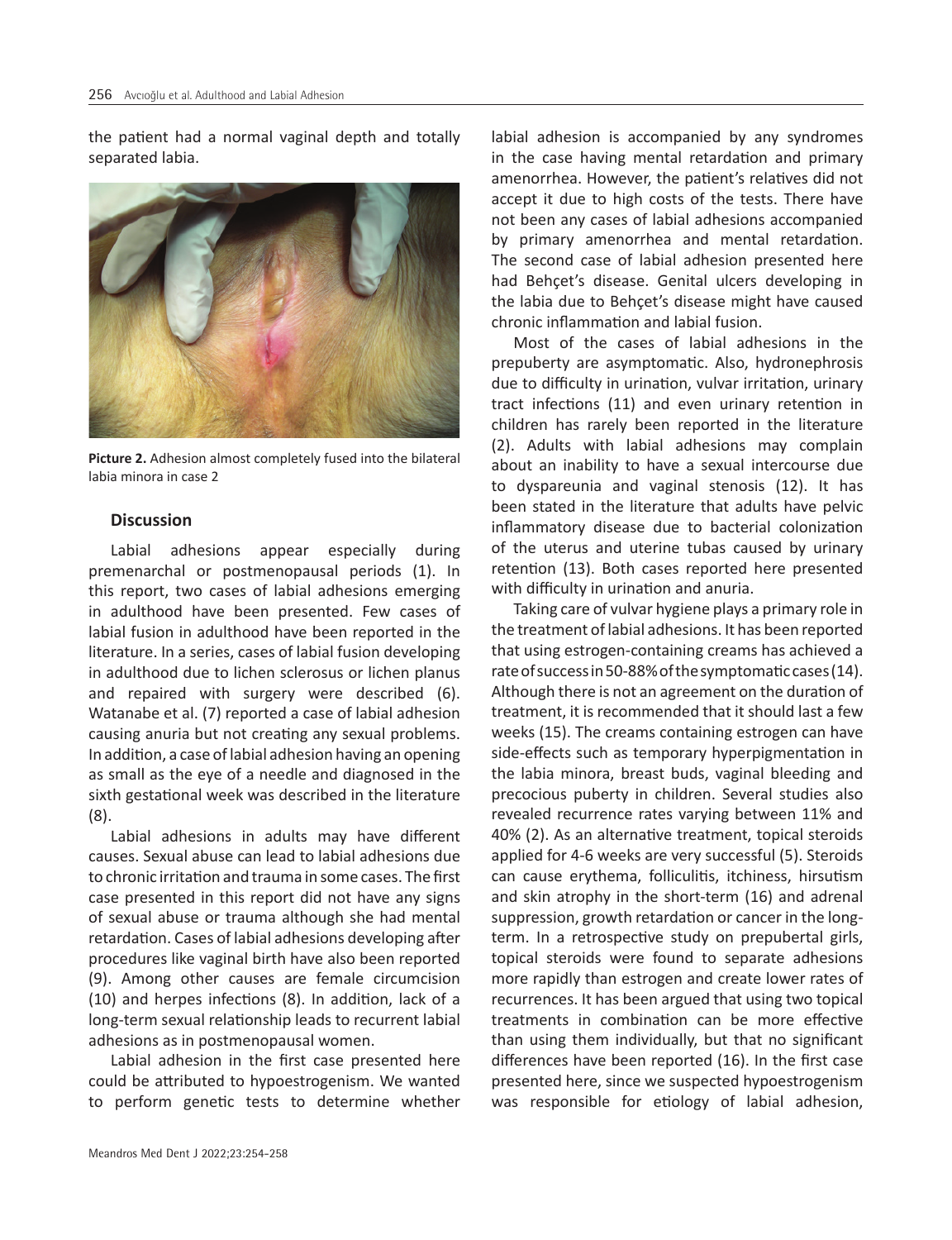using topical estrogen treatment twice daily and taking care of vulvar hygiene as much as possible were recommended before surgery. In the second case presented in this report, topical steroids were recommended to suppress the chronic inflammatory reaction. Neither of the cases had side-effects due to these treatments during their follow-up.

Surgery is performed in cases of labial adhesions refractory to topical treatment (2). Thick adhesions are treated under general anesthesia and thinner ones are treated under local anesthesia (4). In some cases of labial adhesions, intranasal midazolam was utilized for surgical separation (1). In addition, amniotic flaps or skin grafts obtained from legs are used for separation in advanced stages of adhesions. Since two cases presented here were resistant to topical treatment, surgical treatment was performed. In the first case, the labia were overturned and the introitus opening was achieved. In the second case, manual separation was utilized. Both cases underwent surgery under general anesthesia and they did not need flaps.

It is still debatable whether estrogen and steroids should be used before surgery. In cases of labial adhesions accompanied by lichen sclerosus or planus, suppression with steroids is recommended before and after surgery (6). Although Rouzier et al. (17) reported that medical suppression is not necessary in the preoperative or postoperative periods, Goldstein and Burrows (18) revealed that postoperative steroid suppression reduces recurrences (8). Tebruegge et al. (19) recommend that estrogen treatment should be used for a few weeks before surgery. They noted that preoperative estrogen treatment improved the surgical outcome. There is not an agreement on the duration of topical treatment (15). We used a sixweek topical treatment after surgery in our cases.

In conclusion, labial fusion can appear not only in the premenarchal period but also in adulthood. Depending on its etiology, topical estrogen or steroids can be used in adults. However, surgery is still a successful treatment to eliminate urinary symptoms in cases resistant to topical treatment. While using creams containing estrogen or steroids after surgery or manual separation decreases recurrences of labial adhesions, their effectiveness has not been proven yet.

#### **Ethics**

**Informed Consent:** Informed consents were obtained from the patients.

**Peer-review:** Externally and internally peerreviewed.

#### **Authorship Contributions**

Surgical and Medical Practices: S.N.A., H.Y., Concept: S.N.A., S.D.S., H.Y., Design: S.N.A., S.D.S., H.Y., Data Collection or Processing: S.N.A., H.Y., Analysis or Interpretation: S.Ö.A., H.Y., Literature Search: E.Z., Writing: S.N.A., M.K.

**Conflict of Interest:** There is no conflict of interest between the authors.

**Financial Disclosure:** No financial support has been received from anywhere for this article.

#### **References**

- 1. Acker A, Jamieson MA. Use of Intranasal Midazolam for Manual Separation of Labial Adhesions in the Office. J Pediatr Adolesc Gynecol 2013; 26: 196-8.
- 2. Soyer T. Topical estrogen therapy in labial adhesions in children: therapeutic or prophylactic. J Pediatr Adolesc Gynecol 2007; 20: 241-4.
- 3. Leung AK, Robson WL, Tay-Uyboco J. The incidence of labial fusion in children. J Paediatr Child Health 1993; 29: 235-6.
- 4. Girton S, Kennedy C. Labial adhesion: a review of etiology and management. Postgraduate Obstetrics & Gynecol 2006; 26: 1-5.
- 5. Eroğlu E, Yip M, Oktar T, Kayiran SM, Mocan H. How Should We Treat Prepubertal Labial Adhesions? Retrospective Comparison of Topical Treatments: Estrogen Only, Betamethasone Only, and Combination Estrogen and Betamethasone. J Pediatr Adolesc Gynecol 2011; 24: 389-91.
- 6. Bradford J, Fischer G. Surgical Division of Labial Adhesions in Vulvar Lichen Sclerosus and Lichen Planus. J Low Genit Tract Dis 2013; 17: 48-50.
- 7. Watanabe T, Matsubara S, Fujinaga Y, Asada K, Ohmaru T, Suzuki M. Manual separation followed by local cleanliness for pediatric labial adhesion jog. J Obstet Gynaecol Res 2010; 36: 667-70.
- 8. Kucuk M, Halil S, Ocer F, Oral F. Labial fusion first diagnosed during pregnancy with voiding difficulty and its management. Clin Exp Obstet Gynecol 2011; 1: 94-5.
- 9. Caglayan EK. A rare complication of vaginal delivery: labial adhesion. Clin Exp Obstet Gynecol 2014; 41: 98-9.
- 10. Awang NA, Viegas C, Viegas OA. Incomplete bladder emp-tying due to labial fusion in a pubertal girl: a delayed consequence of female circumcision. Aust N Z J Obstet Gynaecol 2004; 44: 372-3.
- 11. Tebruegge M, Misra I, Nerminathan V. Is the topical application of oestrogen cream an effective intervention in girls suffering from labial adhesions? Arch Dis Child 2007; 92: 268-71.
- 12. Lazarou G, Maldonado MQ, Mitchell K. Complete Labial Fusion with Vaginal Constriction Band Presenting as Incomplete Voiding. Female Pelvic Med Reconstr Surg 2013; 19: 181-3.
- 13. Tsianos GI, Papatheodorou SI, Michos GM, Koliopoulos G, Stefos T. Pyosalpinx as a sequela of labial fusion in a post-menopausal woman: a case report. J Med Case Rep 2011; 5: 546.